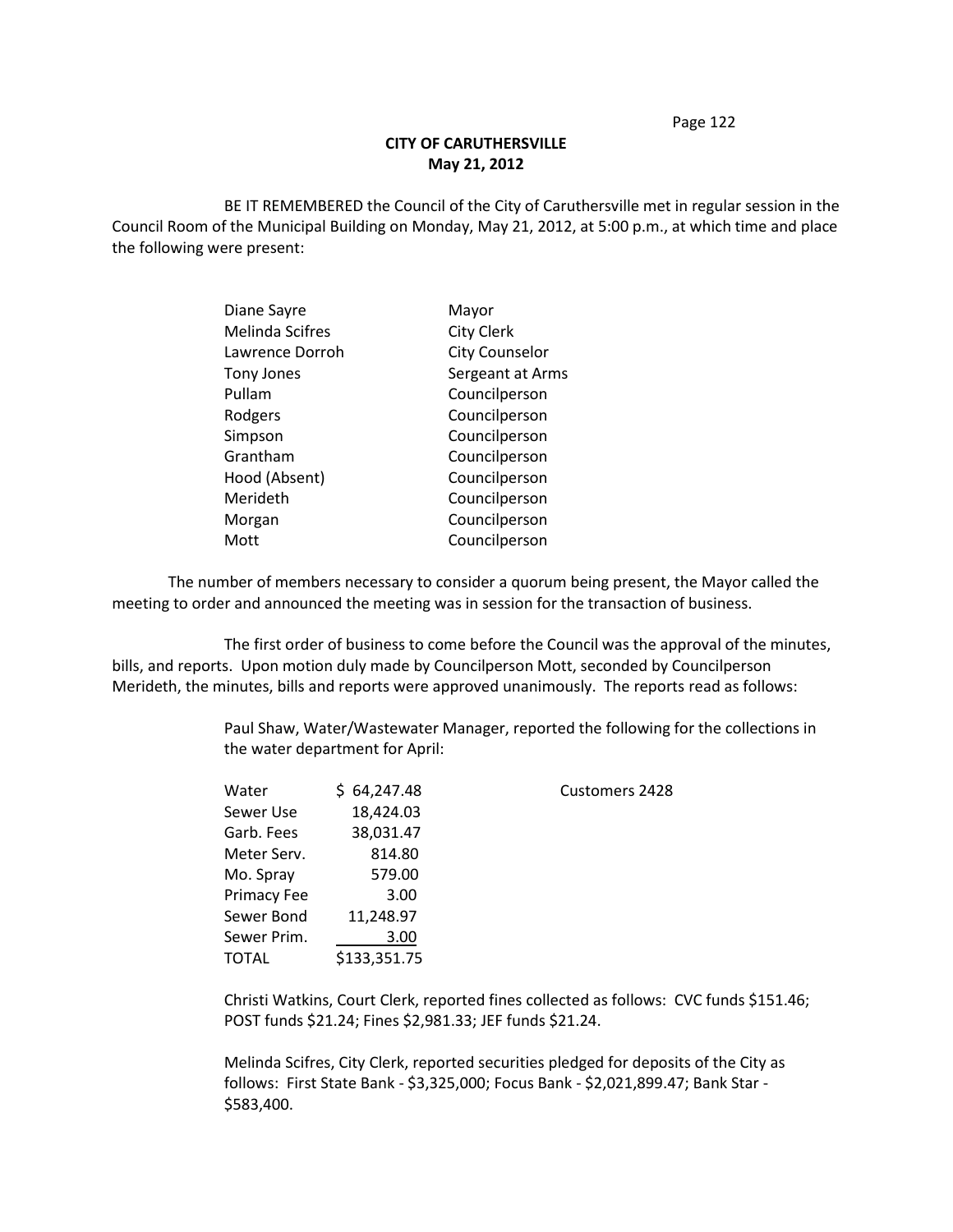Charlie Jones, Fire Chief, reported \$3,367 in salaries for April, and six calls into the fire department with two out of City calls.

Donna Brooks, City Collector, reported \$5,478.65 in Turnover to the Treasurer, with \$77.68 in Collectors commission, and \$31.62 in Assessment fund.

Keith Davis, Parks/Recreation Director, reported \$9,648.80 in admissions to the recreation center for April.

Mayor Sayre then reported the wording of the Cemetery contract still needed to be corrected. The question is in regards to the fee for opening and closing of graves. Currently the fee is \$700, of which the Cemetery Superintendent receives \$550, and the City receives \$150 for the continuing maintenance. Counselor Dorroh stated the contract gives the authority to the Cemetery Board to set the fee. Councilperson Mott reported he had checked with other cemetery managers in the area, and highest fee charged was \$500 for opening and closing of graves. After discussion, the Operations Supervisor was asked to negotiate the fee with the Cemetery Superintendent. The matter will be on the agenda for the next meeting.

Councilperson Morgan reported the Police/Fire Committee had met prior to the meeting. Fire Chief Charlie Jones reported answering nine fire calls from May 9-21. Eight out-of-town fire calls have not been paid for this year.

Councilperson Morgan then reported the Committee had recommended the employment of Aaron Hatfield, Mathew Smith, and Jeremy Brotz. Councilperson Morgan motioned to approve the employment of the three men mentioned, with Councilperson Mott seconding, and roll call was asked for, which resulted in the following vote:

| Rodgers  | Yes    | Merideth | Yes        |
|----------|--------|----------|------------|
| Simpson  | Yes    | Morgan   | <b>Yes</b> |
| Grantham | Yes    | Mott     | <b>Yes</b> |
|          | Pullam | Yes      |            |

It was announced the Water and Sewer Committee will meet immediately after the Council meeting. Councilperson Grantham then motioned to approve \$1,358.48 in the adjustment report, with Councilperson Mott seconding, and motion carried.

Councilperson Merideth reported the Street and Sanitation crews worked on picking up limbs and leaves, cutting right-of-ways, and around utility poles. The bush hog had broken down, one man had been off sick, and one man had been off due to the birth of his first grandchild. ASA Asphalt has completed the paving of Bushey and Walker, East 20<sup>th</sup>, Ward, East 19<sup>th</sup>, and Playground Road. Councilperson Pullam asked the drop-off in some areas of Playground be checked by the Operations Supervisor. She felt they could be hazardous.

Councilperson Simpson then stated there are several alleys that are overgrown in Ward 2, and need to be cleaned. Mr. Rushing will look at the alleys once he is given their location.

Page 123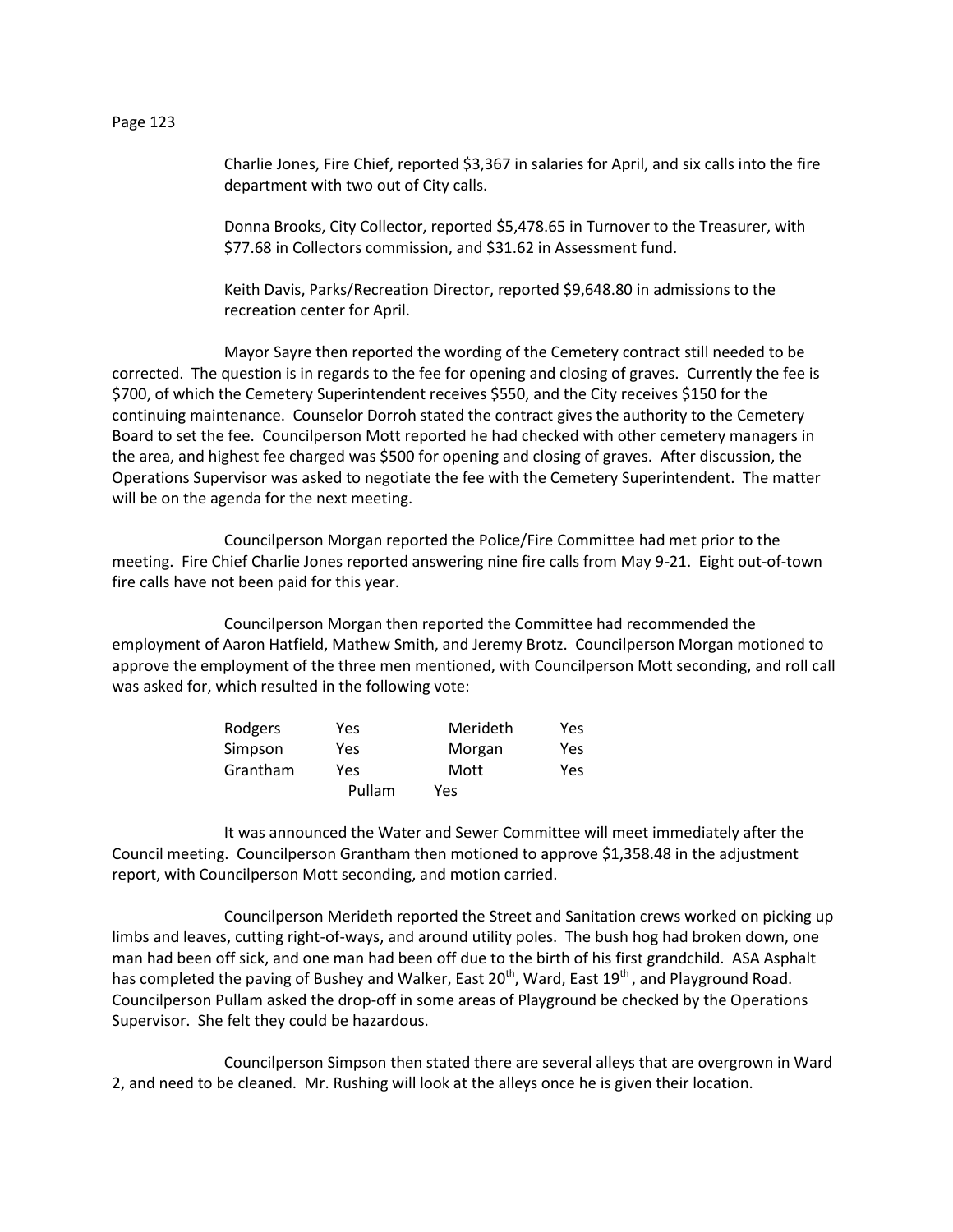## Page 124

The Mayor reported the ADA lift for the pool at the recreation center has been ordered, and the specifications for the skateboard park are almost ready to bid out. The Casino has donated \$52,000 for the skateboard park, which will only leave approximately \$3,000 for the City to expend for the park.

Terry Rushing, Code Enforcement Officer reported the City has a consent form from the property owner to demolish the house at 110 East  $14<sup>th</sup>$ . The City has two houses that need to be demolished and is working on obtaining deeds for two other properties. Mayor Sayre asked for authorization to demolish the four structures using a private contractor. Councilperson Rodgers motioned to authorize bidding for a private contractor to remove the four structures, with Councilperson Grantham seconding, and motion carried.

Councilperson Rodgers stated she has talked to the owners of the property at  $14<sup>th</sup>$  and Franklin. The owners are ready to proceed once they receive an estimate. Terry Rushing stated he will contact the owner to discuss the estimate.

Mr. Rushing then reported the Air Paks for the Fire Department have been ordered, and the Police vests have been ordered for the Police Department. The Third Street water plant has been painted, and the gate has been installed at the Industrial Water Plant. The tractor and disk for the wastewater plant is in, and we are now waiting on the honey wagon. Mayor Sayre then asked if the land should be prepped before using the new equipment. Councilperson Merideth stated that he believes the land should be prepped based on his experience as a farmer. Councilperson Merideth will check on pricing to prep the land.

Councilperson Simpson then asked if the City was ready to start the mosquito spraying. Mr. Rushing stated the City would start spraying as soon as they started biting.

Jana Merideth then appeared before the Council to thank the Council for allowing the American Government Class to attend the meetings. Wednesday will be the last day of school, and the students have enjoyed this opportunity.

Councilperson Pullam then asked if the Humane Shelter is open. Mr. Rushing reported the shelter remains closed because all of the animals have not yet been removed so the shelter can be sanitized. With the diseases that animals have had recently in the shelter, it needs to have all animals removed, and the shelter sanitized before animals can be put back in.

Councilperson Pullam then asked if a drug test is required when a City employee has an accident. Mr. Rushing stated the personnel manual does not require a drug test, but it states that it can be required by the police or supervisor.

Dorothy Mitchell then appeared before the Council to report the need to have East Eleventh Street resurfaced. Mayor Sayre then reported the committee will meet to discuss the budget for next year. However, the drainage at  $11<sup>th</sup>$  and Franklin is a larger priority at this time.

Police Chief Tony Jones thanked the Mayor and Council for allowing the five officers to travel to Washington D.C. to honor Evan Burns. Officer Burns name was placed on the memorial for